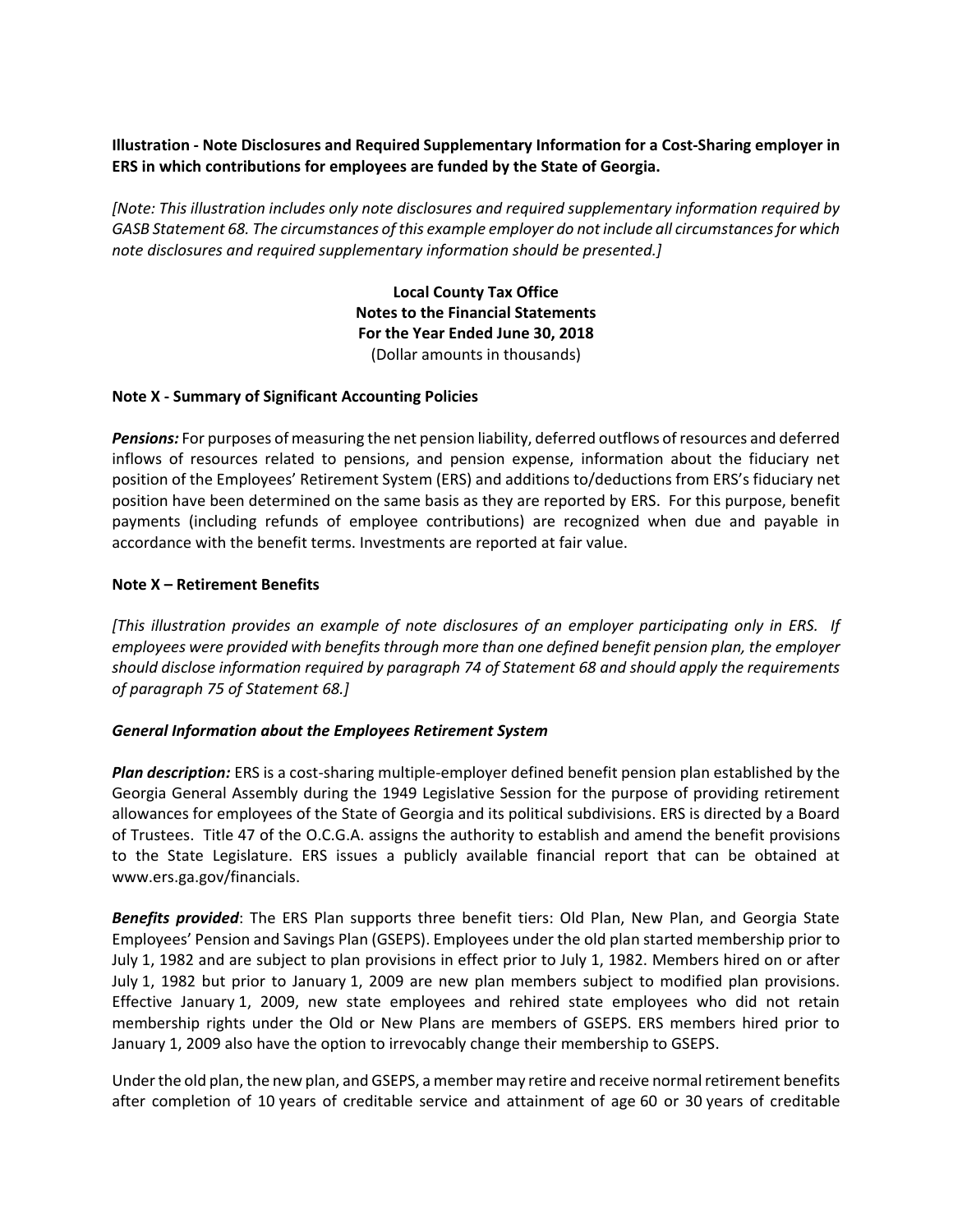service regardless of age. Additionally, there are some provisions allowing for early retirement after 25 years of creditable service for members under age 60.

Retirement benefits paid to members are based upon the monthly average of the member's highest 24 consecutive calendar months, multiplied by the number of years of creditable service, multiplied by the applicable benefit factor. Annually, postretirement cost-of-living adjustments may also be made to members' benefits, provided the members were hired prior to July 1, 2009. The normal retirement pension is payable monthly for life; however, options are available for distribution of the member's monthly pension, at reduced rates, to a designated beneficiary upon the member's death. Death and disability benefits are also available through ERS.

*Contributions*: Pursuant to O.C.G.A. 47-2-292(a) the Department of Revenue receives an annual appropriation from the Georgia General Assembly to be used to fund the employer contributions for local county tax commissioners and employees. Pursuant to O.C.G.A. 47-2-290(a) the Council of State Courts (CSC) and the Prosecuting Attorneys' Council (PAC) receive annual appropriations from the Georgia General Assembly for employer contributions of local employees in State Courts in Bibb, Chatham and DeKalb counties.

## *Pension Liabilities and Pension Expense*

At June 30, 2018, the Office did not have a liability for a proportionate share of the net pension liability because of the related State of Georgia support. The amount of the State's proportionate share of net pension liability associated with the Office is as follows:

State of Georgia's proportionate share of the Net Pension Liability associated with the Office  $\frac{1}{2}$  XX,XXX

For the year ended June 30, 2018, the Office recognized pension expense of \$X,XXX and revenue of \$X,XXX for support provided by the State of Georgia.

*Actuarial assumptions:* The total pension liability as of June 30, 2017 was determined by an actuarial valuation as of June 30, 2016 using the following actuarial assumptions, applied to all periods included in the measurement:

| Inflation                 | 2.75%                                                                 |
|---------------------------|-----------------------------------------------------------------------|
| Salary increases          | $3.25 - 7.00\%$ , including inflation                                 |
| Investment rate of return | 7.50%, net of pension plan investment expense,<br>including inflation |

Postretirement mortality rates were based on the RP-2000 Combined Mortality Table with future mortality improvement projected to 2025 with the Society of Actuaries' projection scale BB and set forward 2 years for both males and females for service retirements and dependent beneficiaries. The RP-2000 Disabled Mortality Table with future mortality improvement projected to 2025 with Society of Actuaries' projection scale BB and set back 7 years for males and set forward 3 years for females was used for death after disability retirement. There is a margin for future mortality improvement in the tables used by the System. Based on the results of the most recent experience study adopted by the Board on December 17, 2015, the numbers of expected future deaths are 9-12% less than the actual number of deaths that occurred during the study period for service retirements and beneficiaries and for disability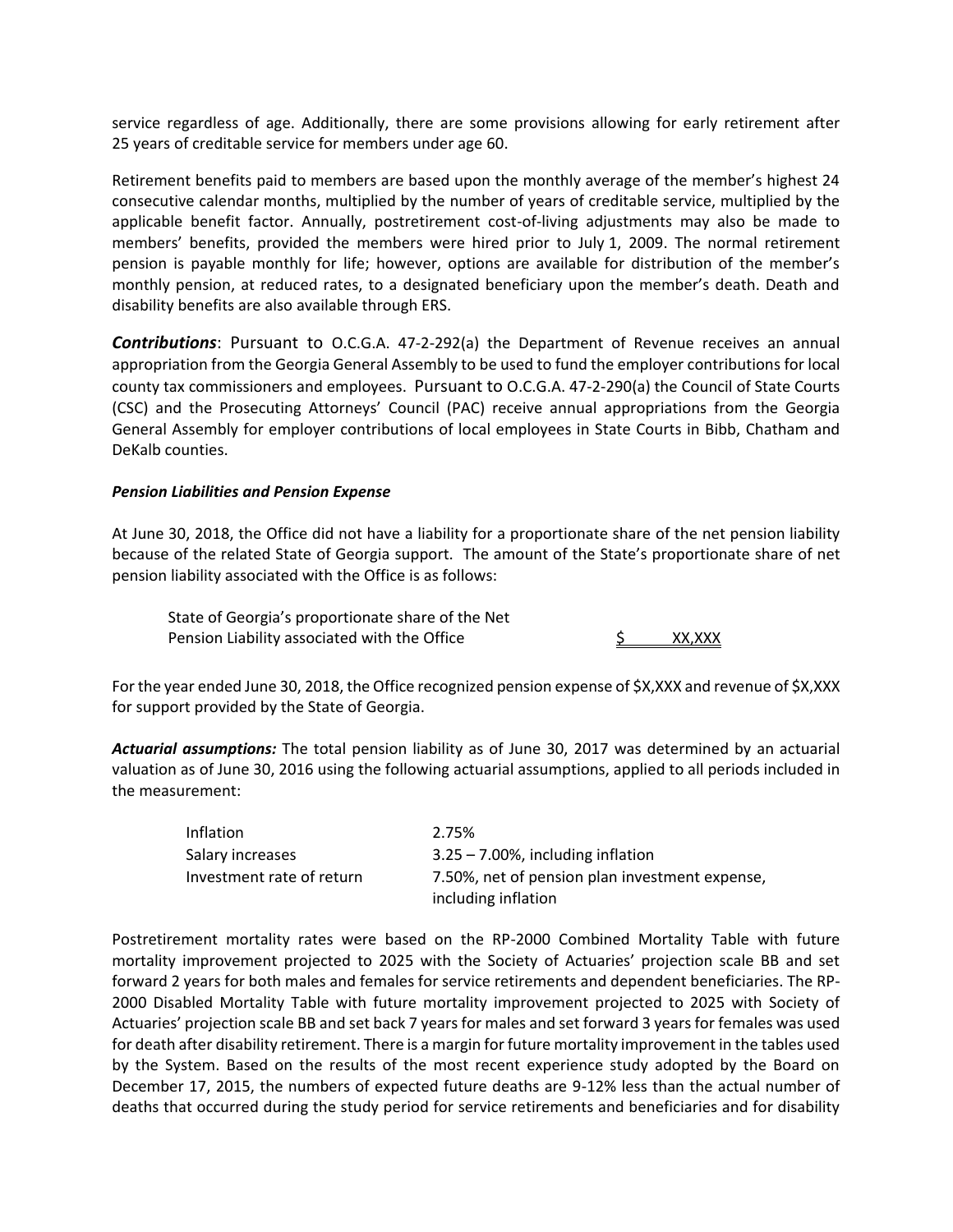retirements. Rates of mortality in active service were based on the RP-2000 Employee Mortality Table projected to 2025 with projection scale BB.

The actuarial assumptions used in the June 30, 2016 valuation were based on the results of an actuarial experience study for the period July 1, 2009 – June 30, 2014.

The long-term expected rate of return on pension plan investments was determined using a log-normal distribution analysis in which best-estimate ranges of expected future real rates of return (expected nominal returns, net of pension plan investment expense and the assumed rate of inflation) are developed for each major asset class. These ranges are combined to produce the long-term expected rate of return by weighting the expected future real rates of return by the target asset allocation percentage and by adding expected inflation. The target allocation and best estimates of arithmetic real rates of return for each major asset class are summarized in the following table:

| Asset class                             | <b>Target</b><br>allocation | Long-term<br>expected real<br>rate of return* |  |
|-----------------------------------------|-----------------------------|-----------------------------------------------|--|
| Fixed income                            | 30.00%                      | $(0.50)$ %                                    |  |
| Domestic large equities                 | 37.20                       | 9.00                                          |  |
| Domestic mid equities                   | 3.40                        | 12.00                                         |  |
| Domestic small equities                 | 1.40                        | 13.50                                         |  |
| International developed market equities | 17.80                       | 8.00                                          |  |
| International emerging market equities  | 5.20                        | 12.00                                         |  |
| Alternatives                            | 5.00                        | 10.50                                         |  |
| Total                                   | 100.00%                     |                                               |  |

\* Rates shown are net of the 2.75% assumed rate of inflation

*Discount rate:* The discount rate used to measure the total pension liability was 7.50 %. The projection of cash flows used to determine the discount rate assumed that plan member contributions will be made at the current contribution rate and that employer and State of Georgia contributions will be made at rates equal to the difference between actuarially determined contribution rates and the member rate. Based on those assumptions, the pension plan's fiduciary net position was projected to be available to make all projected future benefit payments of current plan members. Therefore, the long-term expected rate of return on pension plan investments was applied to all periods of projected benefit payments to determine the total pension liability.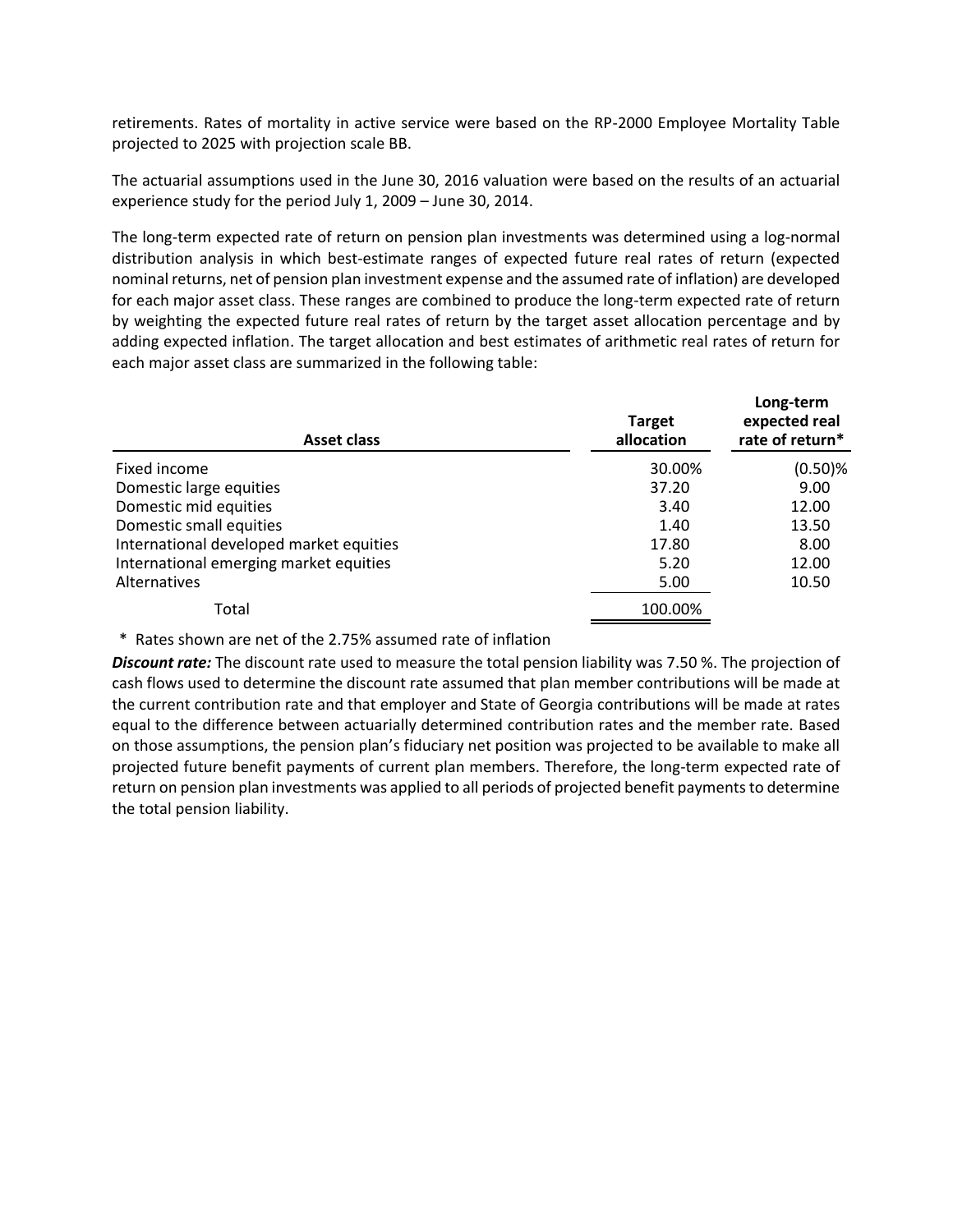# **Local County Tax Office Required Supplementary Information Schedule of Proportionate Share of the Net Pension Liability Employees' Retirement System For the Year Ended June 30** (Dollar amounts in thousands)

|                                                                                                                  |    | 2018    | 2017    | 2016    | 2015    |
|------------------------------------------------------------------------------------------------------------------|----|---------|---------|---------|---------|
| Tax Office's proportion of the net pension liability                                                             |    | X.XXX%  | X.XXX%  | X.XXX%  | X.XXX%  |
| Tax Office's proportionate share of the net pension<br>liability                                                 | \$ | XX, XXX | XX,XXX  | XX, XXX | XX, XXX |
| State of Georgia's proportionate share of the net<br>pension liability associated with the Tax Office            | \$ | XX, XXX | XX, XXX | XX, XXX | XX,XXX  |
| Total                                                                                                            | \$ | XX, XXX | XX, XXX | XX, XXX | XX, XXX |
| Tax Office's covered-employee payroll                                                                            |    | XX, XXX | XX, XXX | XX, XXX | XX, XXX |
| Tax Office's proportionate share of the net pension<br>liability as a percentage of its covered-employee payroll |    | N/A     | N/A     | N/A     | N/A     |
| Plan fiduciary net position as a percentage of the total<br>pension liability                                    |    | 76.33%  | 72.34%  | 76.20%  | 77.99%  |

*Note: Schedule is intended to show information for the last 10 fiscal years. Additional years will be displayed as they become available.*